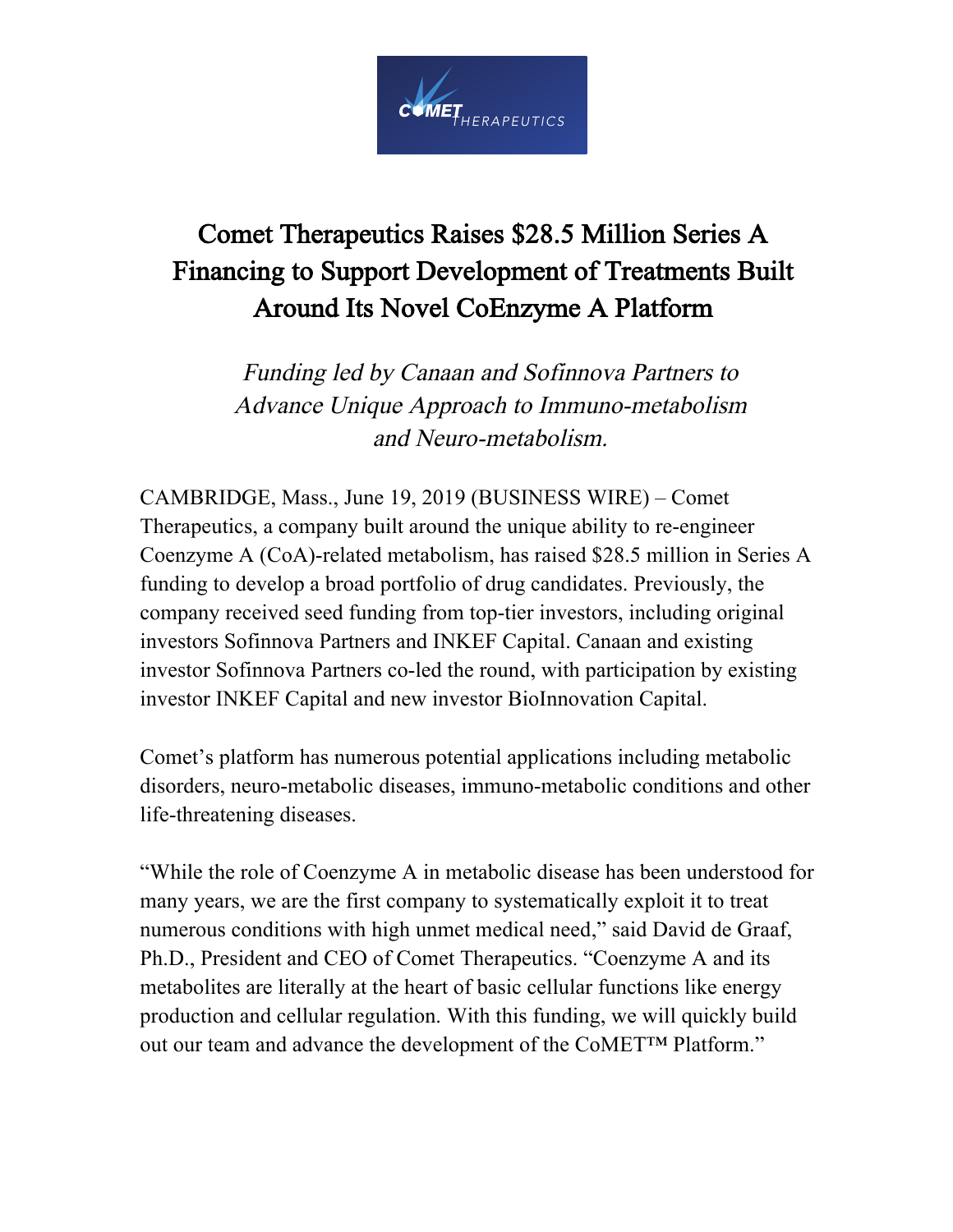Previously, Dr. De Graaf was President and CEO of Syntimmune, a development-stage company that Alexion Pharmaceuticals purchased in 2018. Comet's executives also include Chief Scientific Officer Art Taveras, Ph.D., who has led or contributed to more than 40 small-molecule drug discovery and development programs, and served as vice president of small molecule drug discovery at Biogen. Co-founder and Chief Technology Officer Enej Kuscer, Ph.D., has worked in CoA metabolism for more than 10 years and has previously co-founded European biotech start-ups including Acies Bio and Whey2Value.

"Comet's platform has tremendous versatility and unique therapeutic potential," said Peter Van Vlasselaer, Ph.D., Chairman and Independent Director of Comet Therapeutics. "The company is operating in a virtual white space, yet has built a broad patent portfolio around its core technology. We see exciting opportunities in the areas of immuno-metabolism and neurometabolism."

Dr. Van Vlasselaer has started and overseen development and successful exits of many innovative life science companies on the West Coast, including immuno-oncology leader Armo BioSciences, acquired by Eli Lilly and Co. last year for \$1.6 billion; TrueNorth, acquired by Bioverativ; iPierian, acquired by Bristol-Myers Squibb; Arresto Biosciences, acquired by Gilead; and Avidia, acquired by Amgen.

Concurrent with the financing, Comet's Board of Directors is expanding to include Roel Bulthuis of INKEF Capital; Colleen Cuffaro, Ph.D., of Canaan; and Anthony Walsh, Ph.D., of BioInnovation Capital, who are joining existing board members Henrijette Richter, Ph.D., of Sofinnova Partners, Paris; Drs. Ben Machielse, Independent Director; and Peter Van Vlasselaer, Ph.D., and David de Graaf, Ph.D., President and CEO of Comet.

## The CoMET™ Platform

CoEnzyme A (CoA) is essential in numerous cellular processes including the metabolism of fatty acids, amino acids and sugars; the regulation of gene expression; mitochondrial health and the proper functioning of the TCA cycle, which provides the energy cells need to live.